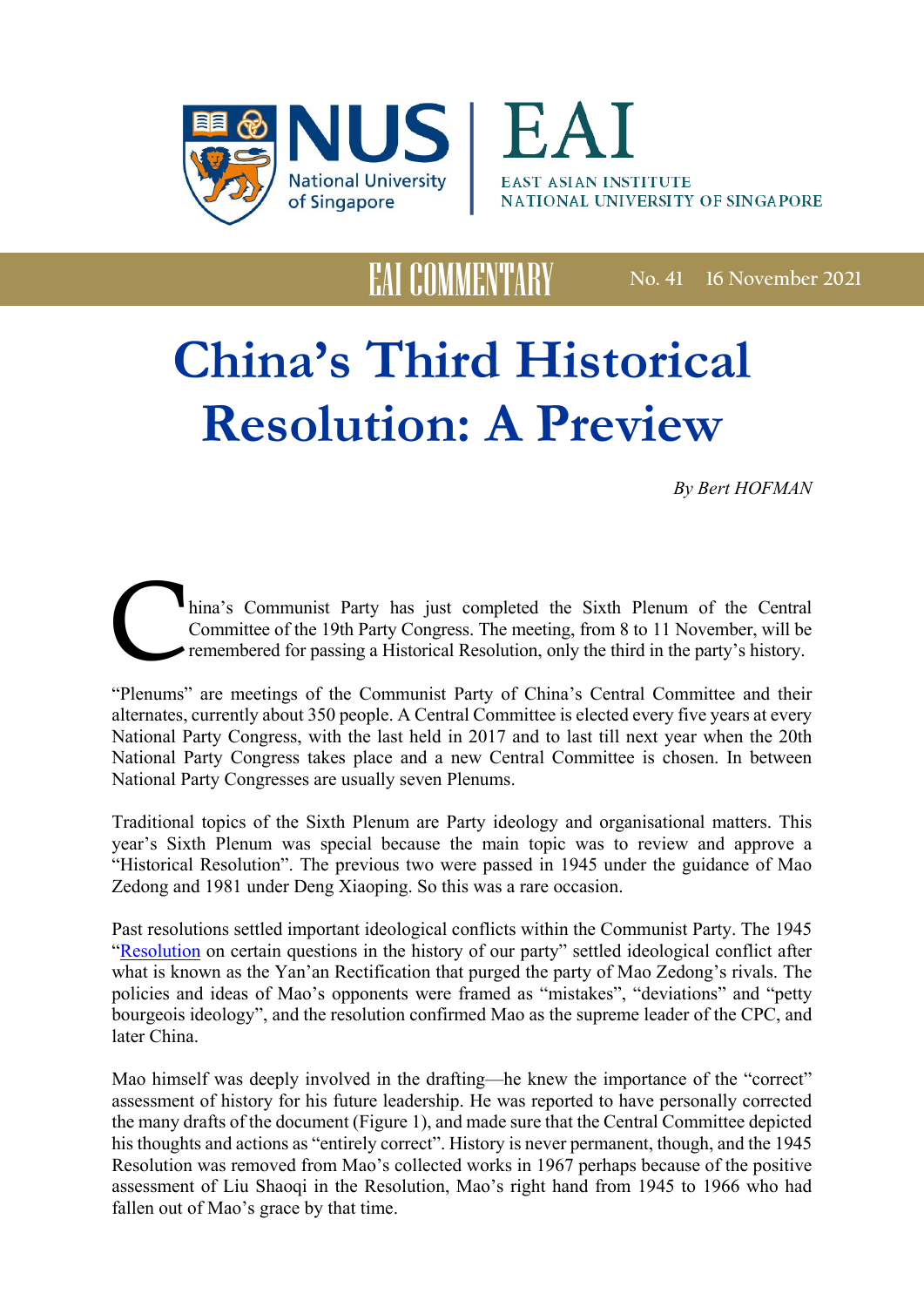

The 1981 ["Resolution](https://digitalarchive.wilsoncenter.org/document/121344.pdf?v=d461ad5001da989b8f96cc1dfb3c8ce7) on certain questions in the history of our party since the founding of the People's Republic of China", shepherded by Deng Xiaoping, assesses the "errors" of the Cultural Revolution and moved the party away from class struggle towards economic development. Though criticising Mao's mistakes, it also reconfirmed "Mao Zedong Thought" as a guiding ideology next to Marxism-Leninism. Mao had been "basically good" for China, despite his "errors" in later years under the influence of the Gang of Four so the judgment went.

Again, Deng Xiaoping was deeply involved in the drafting (see, for instance, Ezra Vogel's *Deng Xiaoping and the Transformation of China* pp. 365—373). Though he wanted to be crystal clear on Mao's mistakes, he also wanted to preserve Mao as a symbol for the Party and the nation, while rehabilitating the victims of the Cultural Revolution and the remaining victims of the 1957 Anti-rightist campaign (in which Deng played a prominent role!). Finally, he wanted to sideline Hua Guofeng, the anointed successor to Mao. He succeeded — Hua resigned from Party chairmanship in advance of the Sixth Plenum of the 11th CPC Central Committee in June 1981 when it became clear that the four years of his reign since Mao's death were part of the historical resolution, and not in a positive way.

This time, the nature of the resolution is very broad — reviewing the full 100 years of the CPC, compared to 25 for the first and 31 for the second. There are no obvious ideological issues to be settled, even though recent policy initiatives, such as the common prosperity strategy and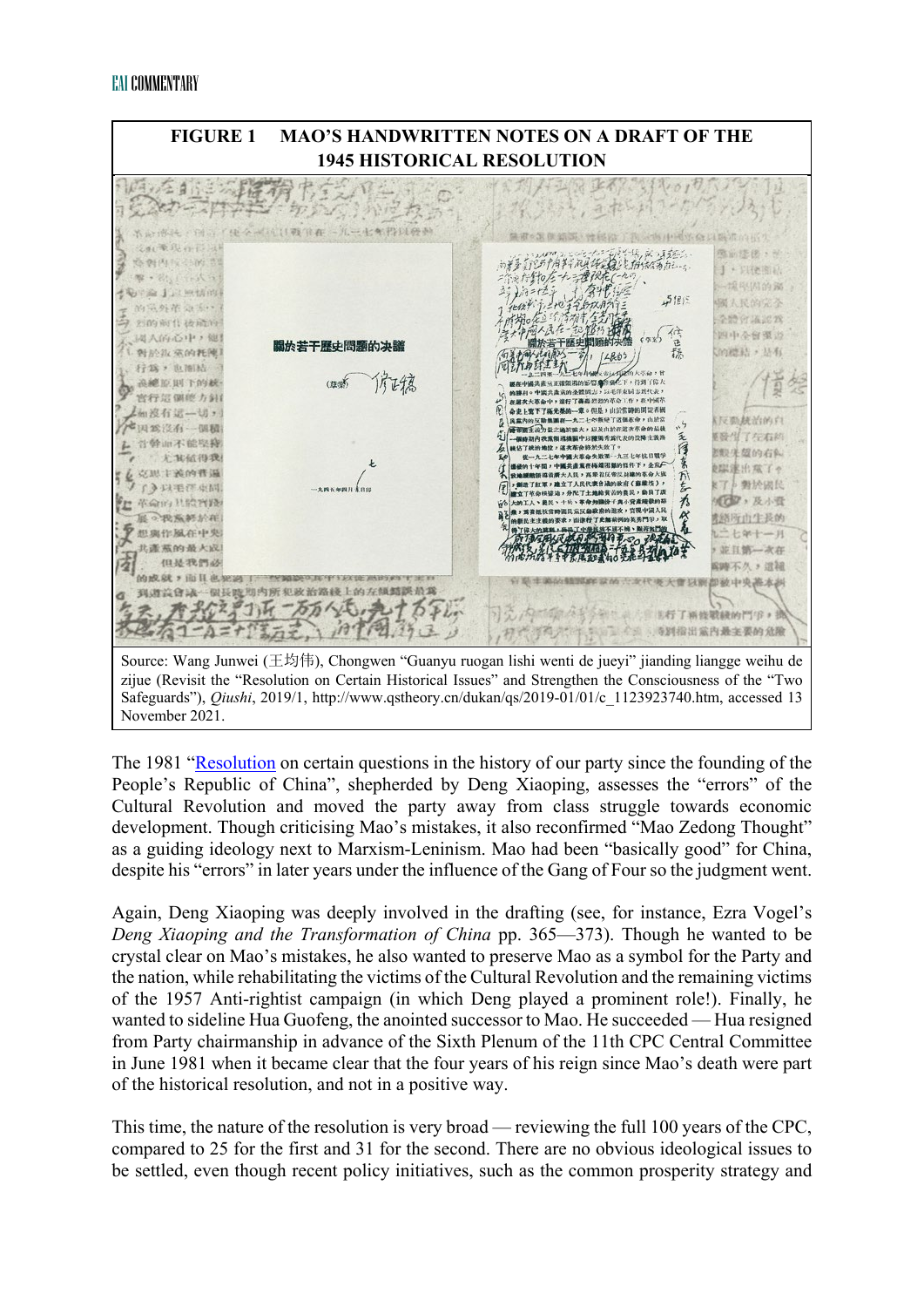## EAI COMMENTARY

the dual circulation strategy, suggest a shift towards more socialism in the socialist market economy.

Compared to the ideological and personal fireworks of the first and second Historical Resolutions, the third resolution seems to be a rather tame affair. In fact, the title of the piece, "Resolution on the Major Achievements and Historical Experience of the Party over the Past Century" suggests as much. It is about "achievement" and "experiences" rather than "questions" or issues.

The Historical Resolution itself has yet to be released, but the CPC has issued a long [communiqué,](http://www.news.cn/politics/2021-11/11/c_1128055386.htm) which presumably previews the main contents of the resolution. Rather than settling ideological issues or (re-) evaluating historical contributions of prominent party figures, the resolution appears first and foremost to be a celebration of the 100 years of the CPC's existence. And of Xi Jinping, of course.

Each of Xi Jinping's predecessors is given his dues, from Mao Zedong to Deng Xiaoping to Jiang Zemin to Hu Jintao, they are all there. This leads to a rather wordy phrase, such as "The Political Bureau of the Central Committee holds high the great banner of socialism with Chinese characteristics, adheres to the guidance of Marxism-Leninism, Mao Zedong Thought, Deng Xiaoping Theory, the important thinking of the "Three Represents", the scientific outlook on development, and Xi Jinping Thought on Socialism with Chinese Characteristics for a New Era...". However, it does not rock any ideological boats.

If there is criticism on Xi Jinping's predecessors, it is this passage: "It [the Central Committee under Xi Jinping] has solved many tough problems that were long on the agenda but never resolved and accomplished many things that were wanted but never got done. With this, it has prompted historic achievements and historic shifts in the cause of the Party and the country".

This passage can be seen as a mild jab at Jiang Zemin and Hu Jintao, who, in the eyes of Xi Jinping, neglected Party building and turned a blind eye on corruption. Perhaps this mild criticism is the result of the composition of the drafting committee for the Resolution, which no doubt included Wang Huning, the Party's current ideological Czar.

Wang played the same role under Jiang and Hu (the "three represents" and "scientific outlook on development" are widely attributed to [him\)](https://supchina.com/2021/11/04/who-is-the-real-wang-huning/). His most famous book, *America Against America*, which now command high prices on the [secondary market](https://www.bloomberg.com/news/articles/2021-01-13/a-2-500-book-on-u-s-decline-is-suddenly-a-must-read-in-china) was written in 1991. Strong criticism of the recent past would have been "Wang Huning Against Wang Huning" so to speak.

Compared to the criticism of the past in the communiqué, the language of the first and second Historical Resolutions was a lot sharper. The first contains phrases such as:

*"The gravest of all [error's] was the "Left" error in the political, military and organisational lines from the time of the Fourth Plenary Session of the Sixth Central Committee of the Party in January 1931 to the enlarged meeting of the Political Bureau of the Central Committee in January 1935 (the Tsunyi Meeting). That error caused serious losses to our Party and to the Chinese revolution"*.

The second Resolution does not mince any words either:

*"Chief responsibility for the grave 'Left' error of the 'cultural revolution', an error comprehensive in magnitude and protracted in duration, does indeed lie with Comrade Mao Zedong. But after all it was the error of a great proletarian revolutionary. Comrade Mao*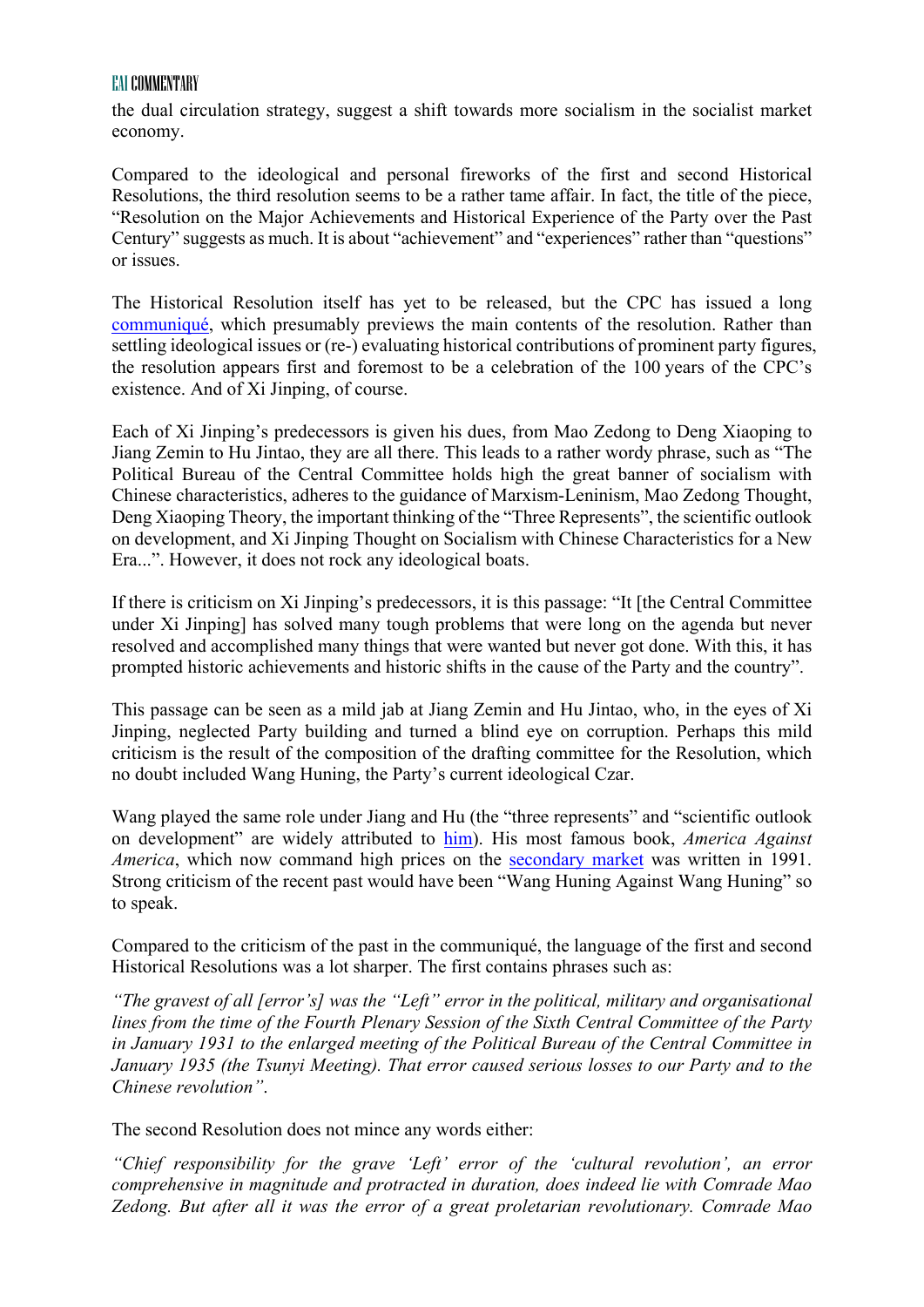## EAI COMMENTARY

*Zedong paid constant attention to overcoming shortcomings in the life of the Party and state. In his later years, however, far from making a correct analysis of many problems, he confused right and wrong and the people with the enemy during the 'cultural revolution'"*.

If not for settling any ideological battle, what is the significance of the third Historical Resolution?

The mere fact that this Historical Resolution is passed under Xi Jinping *is* the most important aspect of the resolution. This elevates Xi to the same level as Mao Zedong and Deng Xiaoping, and sets the stage for Xi himself and his version of Socialism to be around for a long time to come.

Xi's position in the Party is already very strong so he did not need the resolution to further consolidate his power as many argued. In fact, it is widely expected that next year, at the 20th National Party Congress, he will obtain a third term as general secretary, breaking the informal rule on two-term limits put in place by Deng after Mao. Instead, Xi seems to want to consolidate history and assure his place in it. This is the main function of the third Resolution.

Xi's resolution as reflected in the Communiqué left out much of the criticism on Mao from the second Historical Resolution or for that matter the damnation of the Leftist Errors from the first. In doing so, he seems to want to re-establish continuity with Mao, and rather than talking up the "errors" of the past, the Communiqué emphasises the "glorious journey" of the CPC and "valuable historical experience" culminating in Xi Jinping Thought on Socialism with Chinese Characteristics for a New Era. As the Communiqué states: "This is the Marxism of contemporary China and of the 21st Century".

The absence of strong ideological language will give comfort to those who feared that the resolution might be used to chart out a turn to the left. The episode over the summer, when Li Guanman's blog found its way into the official media websites, suggested that a leftist turn was not out of the question. The Communiqué suggests otherwise. Even "Common Prosperity" gets only one mention in the text. Nevertheless, Marx and Marxism, never absent from any Party document, accrues 14 mentions, continuing an upward trend that even pre-dates Xi Jinping.

The Communiqué has of course a lot of Xi Jinping in it, considering that he has only been in charge for 10 out of the 100 years of history that the Resolution reviews. In total, his name appears 17 times, compared to seven for Mao Zedong and five for Deng Xiaoping (and two for Hu Jintao and one for Jiang Zemin). No doubt, the Resolution itself will have more of it: the 1945 resolution mentioned Mao Zedong 52 times. In contrast, Deng's 1981 resolution only mentions him 10 times, reflecting his wariness of personality cults in the wake of Mao's reign. It also enabled Deng to mount the creation of a personality cult charge against Hua Guofeng.

In this context, according to the Communiqué and [this People's Daily web](http://politics.people.com.cn/n1/2021/1113/c1001-32281216.html) report, the two previous resolutions still hold: "In his explanation, General Secretary Xi Jinping pointed out that from the founding of the party to the beginning of reform and opening up, the major issues of right and wrong in the party's history have been basically resolved by these two historical resolutions, and their basic expositions and conclusions are still applicable to this day". This presumably includes the lesson (number 10 in the 1981 Resolution) on personality cult:

*"In light of the lessons of the "cultural revolution" and the present situation in the Party, it is imperative to build up a sound system of democratic centralism inside the Party. We must carry out the Marxist principle of the exercise of collective Party leadership by leaders who have*